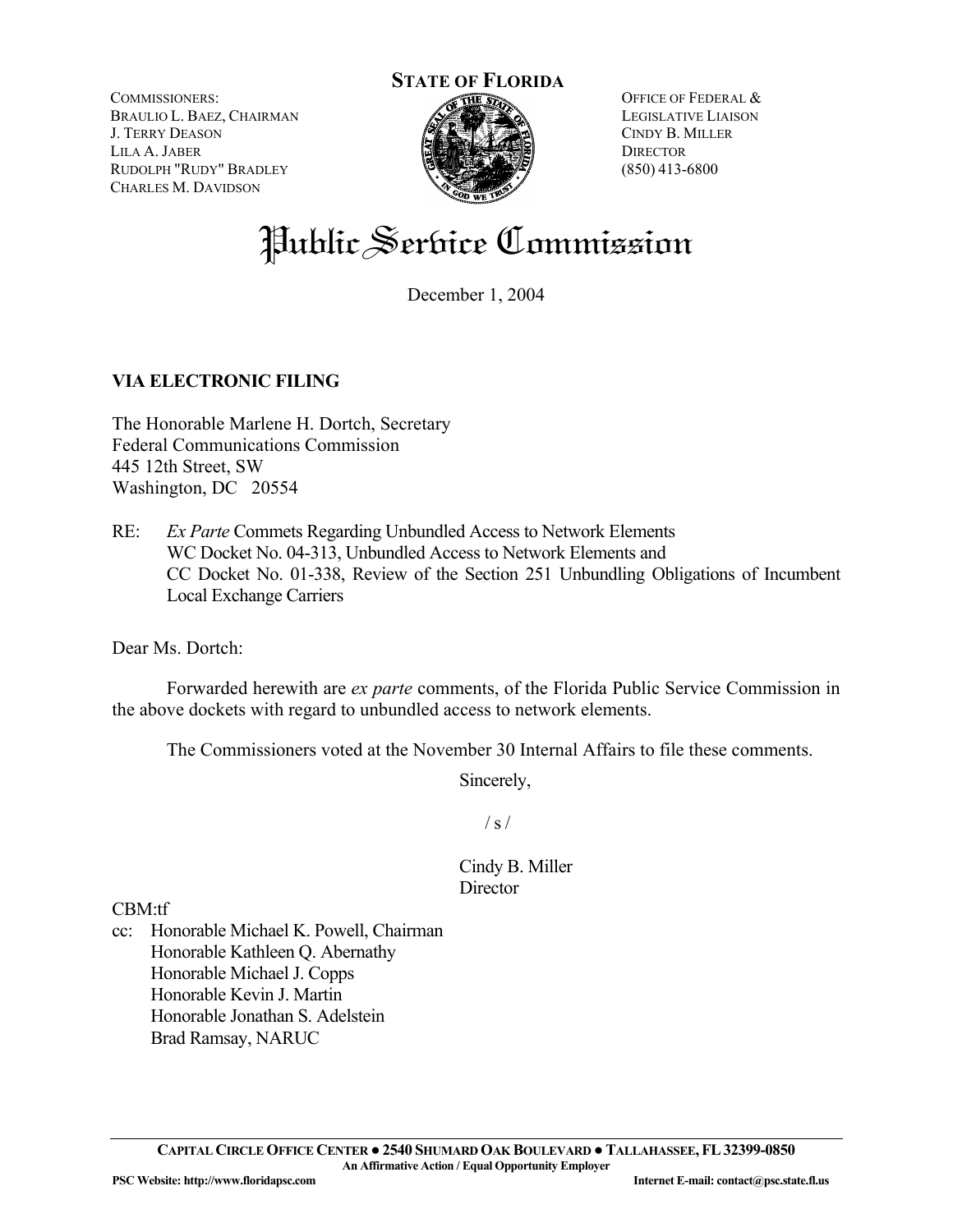#### **Before the Federal Communications Commission Washington, D.C. 20554**

| In the Matter of                                        |                             |
|---------------------------------------------------------|-----------------------------|
| Unbundled Access to Network Elements                    | <b>WC Docket No. 04-313</b> |
| Review of the Section 251 Unbundling                    | CC Docket No. 01-338        |
| <b>Obligations of Incumbent Local Exchange Carriers</b> |                             |

# *EX PARTE* **COMMENTS OF THE FLORIDA PUBLIC SERVICE COMMISSION IN RESPONSE TO THE FEDERAL COMMUNICATIONS COMMISSION'S NOTICE OF PROPOSED RULEMAKING REGARDING UNBUNDLING RULES**

CHAIRMAN BRAULIO L.BAEZ

COMMISSIONER J. TERRY DEASON

COMMISSIONER LILA A.JABER

COMMISSIONER RUDOLPH "RUDY"BRADLEY

COMMISSIONER CHARLES M. DAVIDSON

December 1, 2004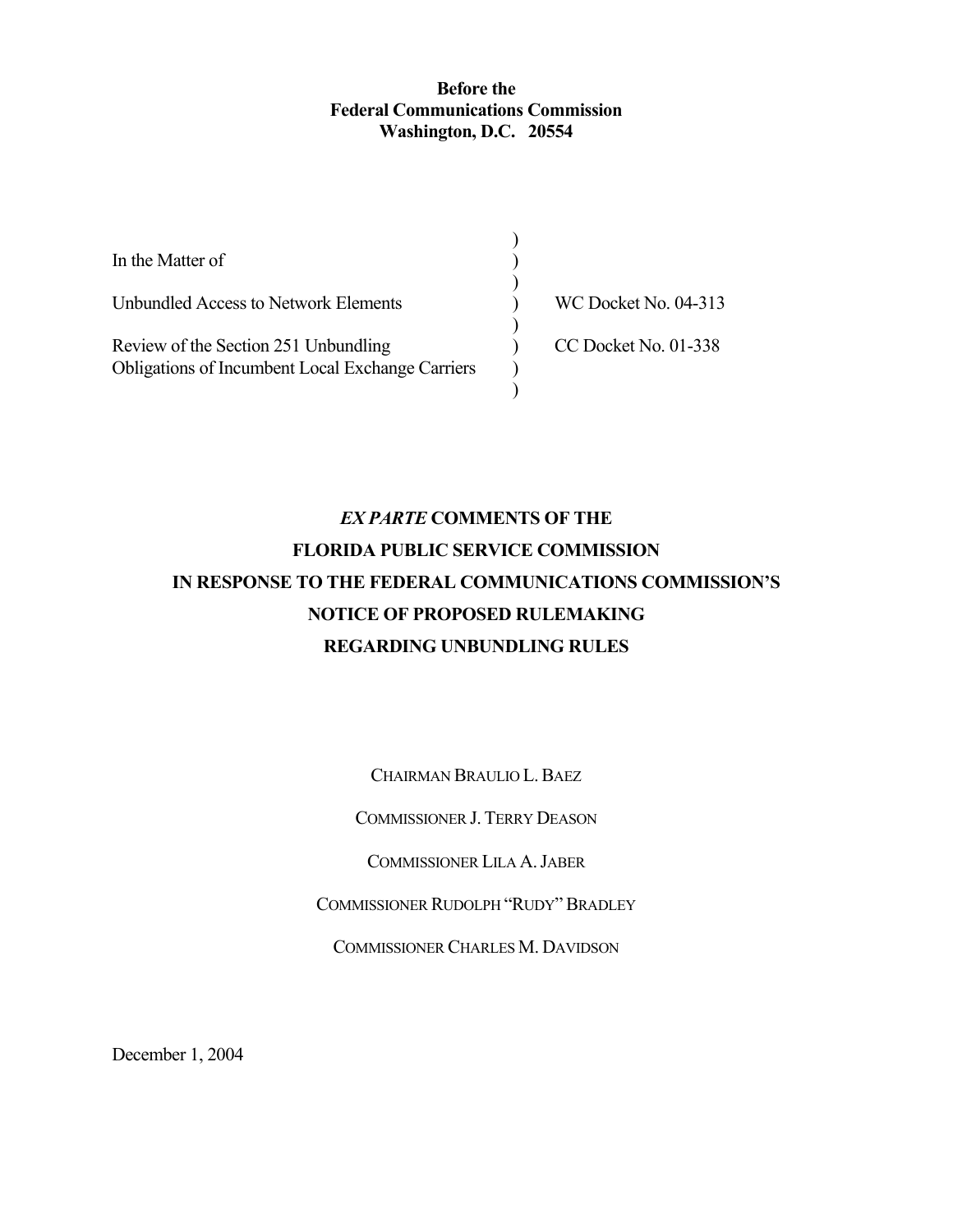## **TABLE OF CONTENTS**

| I.  |           |  |
|-----|-----------|--|
| П.  |           |  |
|     |           |  |
|     | <b>B.</b> |  |
|     |           |  |
| Ш.  |           |  |
|     |           |  |
|     | <b>B.</b> |  |
|     |           |  |
|     |           |  |
| IV. |           |  |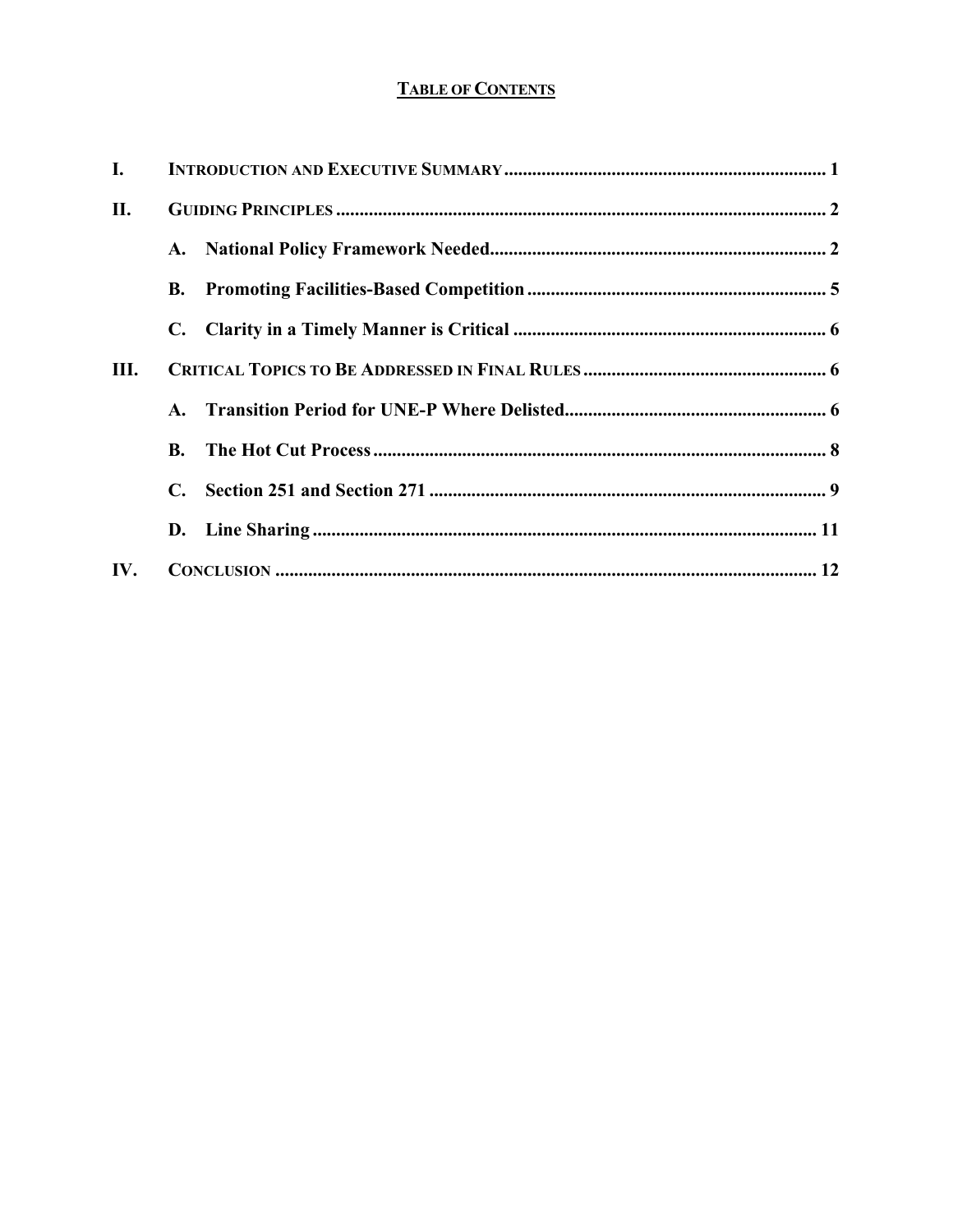#### **I. INTRODUCTION AND EXECUTIVE SUMMARY**

 The Florida Public Service Commission (FPSC) submits these comments in response to the FCC's Notice of Proposed Rulemaking (Notice) released on August 20, 2004. In this Notice the FCC seeks comment on how best to respond to the D.C. Circuit Court's  $USTA II$  decision<sup>1</sup> and arrive at</u> legally sustainable unbundling rules. Key areas identified by the FCC for comment include what changes to the Triennial Review Order's (TRO) unbundling framework are needed in light of USTA II; how to accommodate the availability of ILEC tariffed offerings (notably, special access) and RBOC 271 unbundling obligations into the unbundling rules; and how the relevant markets should be defined in order to arrive at rules that account for market variability and service-specific analyses.

The FPSC bases its comments on the following three guiding principles:

- To avoid a patchwork of potentially conflicting or inconsistent state policies, a national policy framework is critical.
- Promoting facilities-based competition should be the focus of the FCC's rules.
- Clarity in a timely manner is critical.

Our comments address four critical topics to be addressed in the final rules. Specifically,

we recommend the following within each topic:

- *Transition Period for UNE-P Where Delisted.* The transition period should be analogous to the two-stage twelve-month transition plan contained in the FCC's Interim Order.
- *Batch Hot Cuts.* ILECs should be required to demonstrate to state commissions that they have adequate hot cut processes in place to meet anticipated demand efficiently, quickly, and in a cost-effective manner, by the conclusion of the UNE-P transition. If an ILEC fails to make such a demonstration by the end of the transition period in a given state, the FCC should consider whether or not the transition plan should be extended.

 $\overline{a}$ <sup>1</sup> 359 F. 3d 554 (D.C. Cir. 2004) (*USTA II*), pets. for cert. filed, Nos. 04-12, 04-15, 04-18 (June 30, 2004).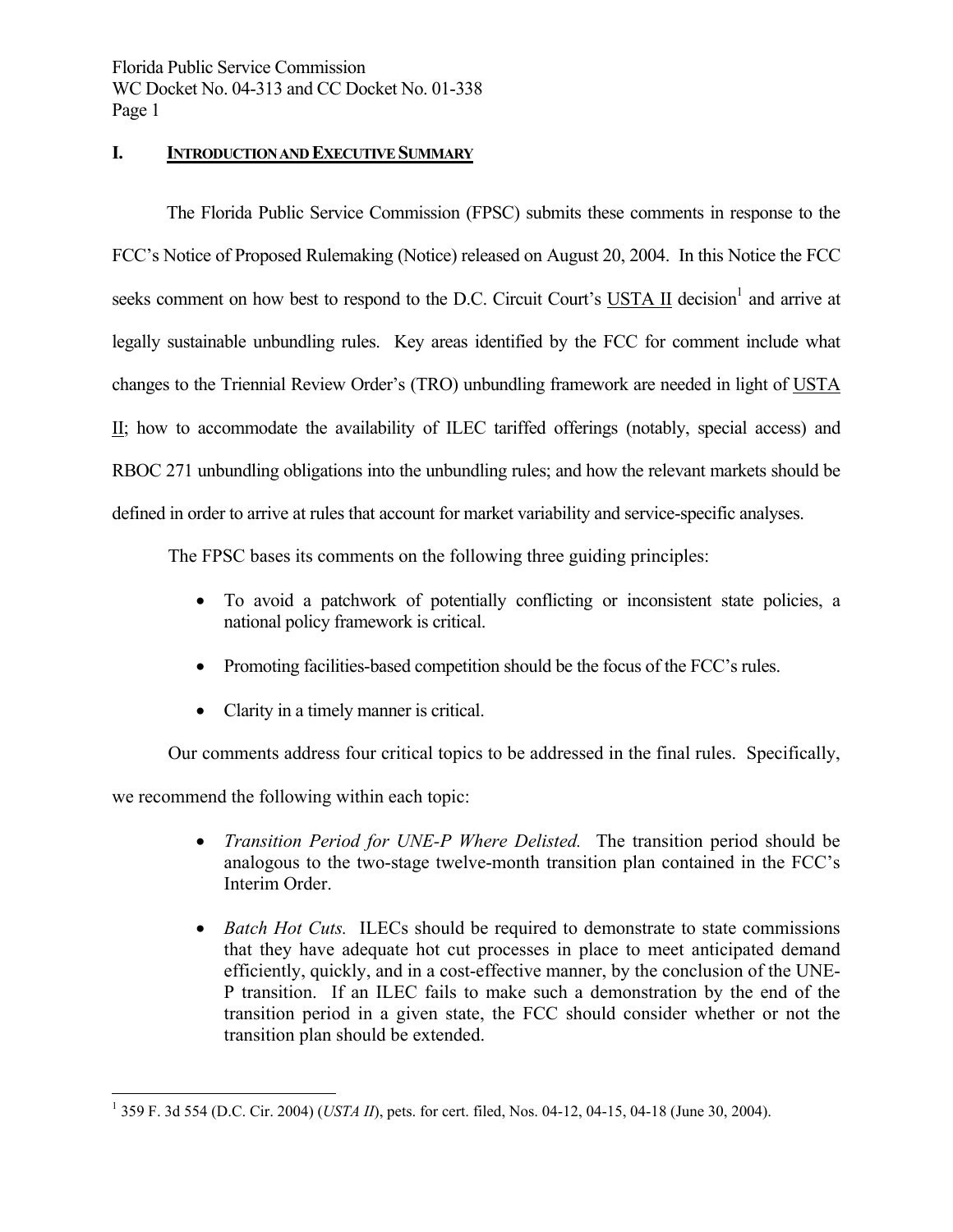- *Section 271 Obligations versus Section 251 Requirements.* We encourage the FCC to provide clarification in the remand proceeding between these sections as it relates to the interconnection and unbundling requirements.
- *Line Sharing.* If the FCC desires to revisit its line sharing decision, we encourage it do so by year-end.

#### **II. GUIDING PRINCIPLES**

 $\overline{a}$ 

#### **A. National Policy Framework Needed**

As the FCC recognized in its 1996 First Report and Order,<sup>2</sup> national rules regarding interconnection are necessary to further Congress' goal of creating conditions that will facilitate competition. Clearly, the federal government's role in this endeavor is to promulgate such national interconnection rules. Uniform rules, paired with clear and consistent definitions and standards, are needed to best ensure consistent, minimum, nondiscrimination safeguards and "equal in quality" standards in every state. Such rules should be designed to avoid re-litigating, in multiple states, the issue of whether interconnection at a particular point is technically feasible.

 The state's role, if any, should be clarified and must be guided by clear and consistent definitions and standards from the FCC to prevent – to the greatest degree possible – a patchwork of disparate state policies. However well-intentioned, contradictory state decisions – given relatively similar circumstances – appear to bring less, not more, regulatory certainty to the market.

 Specifically, the FCC has the obligation to determine what the unbundled elements will be. A state may be able to assist in carrying out the national policy in some manner, but the state's mission should be guided by national uniform rules that facilitate a level playing field for competitors across state borders.

<sup>&</sup>lt;sup>2</sup> In the Matter of Implementation of the Local Competition Provisions in the Telecommunications Act, released August 8, 1996.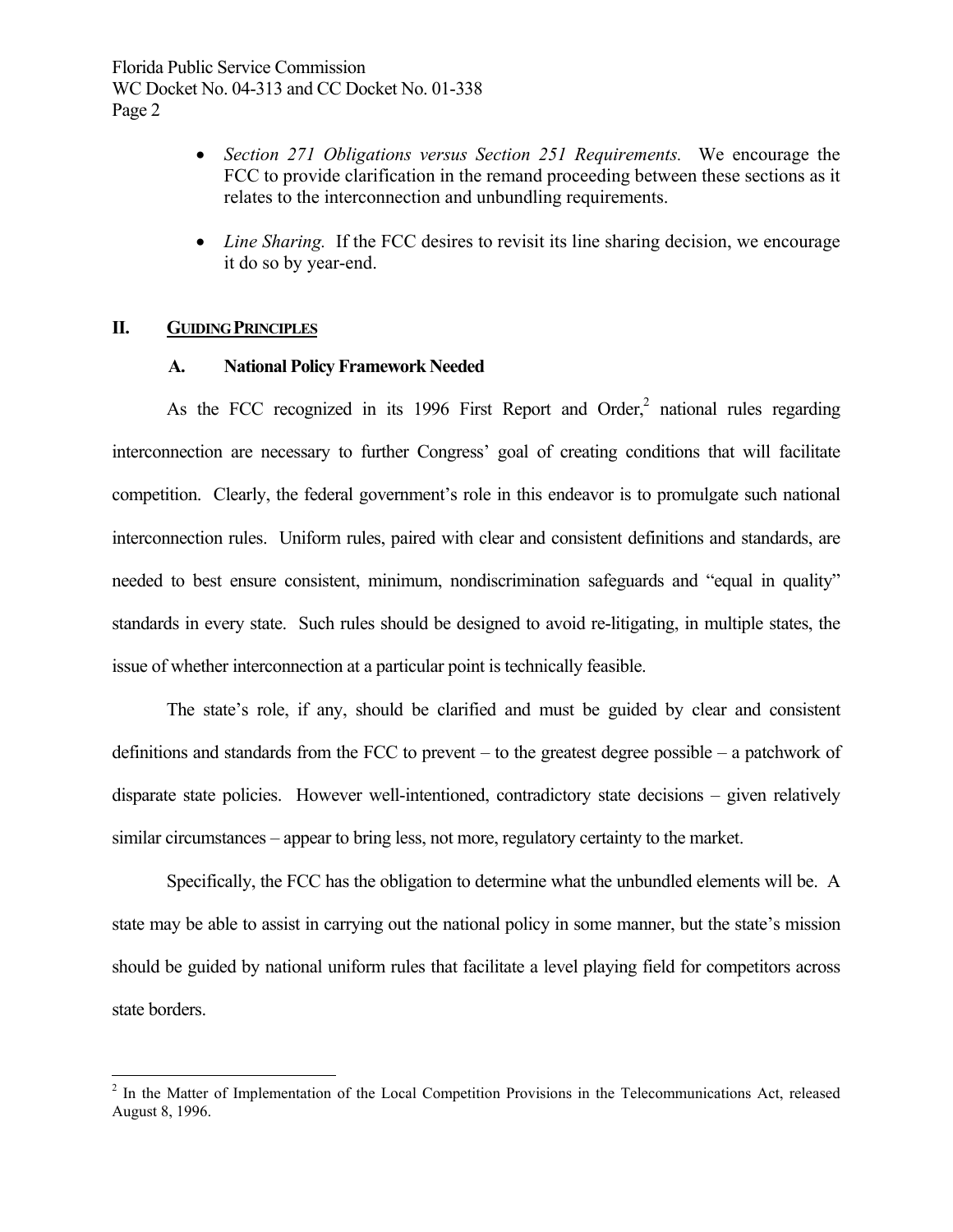Chairman Michael Powell, quoting Justice Antonin Scalia, stated in his Separate Statement on

the Triennial Review Order:

[t]he question in these cases is not whether the Federal Government has taken the regulation of local telecommunications competition away from the States. With regard to the matters addressed by the 1996 Act, it unquestionably has. The question is whether the state commissions in the administration of the new federal regime is to be guided by federal-agency regulation. If there is any 'presumption' applicable to this question it should arise from the fact that a federal program administered by 50 independent state agencies is surpassing strange . . . . AT&T v. Iowa Utilities Board, 525 U.S. 388.391.

 The FPSC agrees that a national policy should be clearly established. The Florida Legislature and the FPSC can be expected to act in the best interest of our state regarding competition policy. Inconsistent policies enacted by other states, however, may increase costs to our consumers (due to multi-state service providers) and may lead to calls for uniformity by federal policymakers. It is best to focus efforts on establishing a national uniform policy that is consistent with Florida's interests on the front end rather than trying to combat application of opposing, irrational, or harmful policies on the back end.

With that in mind, the FPSC believes the following components are integral to the formation of a national uniform policy that will best serve the public interest:

- *No Presumptive Impairment.* Elements should not be retained on, or added to, the national UNE list, unless, following a principled granular analysis, the FCC specifically finds impairment. Mandated access to elements seems unnecessary where a CLEC has the ability to reasonably duplicate, purchase, contract for, or otherwise acquire access to a functionally equivalent element.
- *Clear & Consistent Definitions.* The policy should define or at least provide standards for defining – the relevant geographic market for determining impairment. Additionally,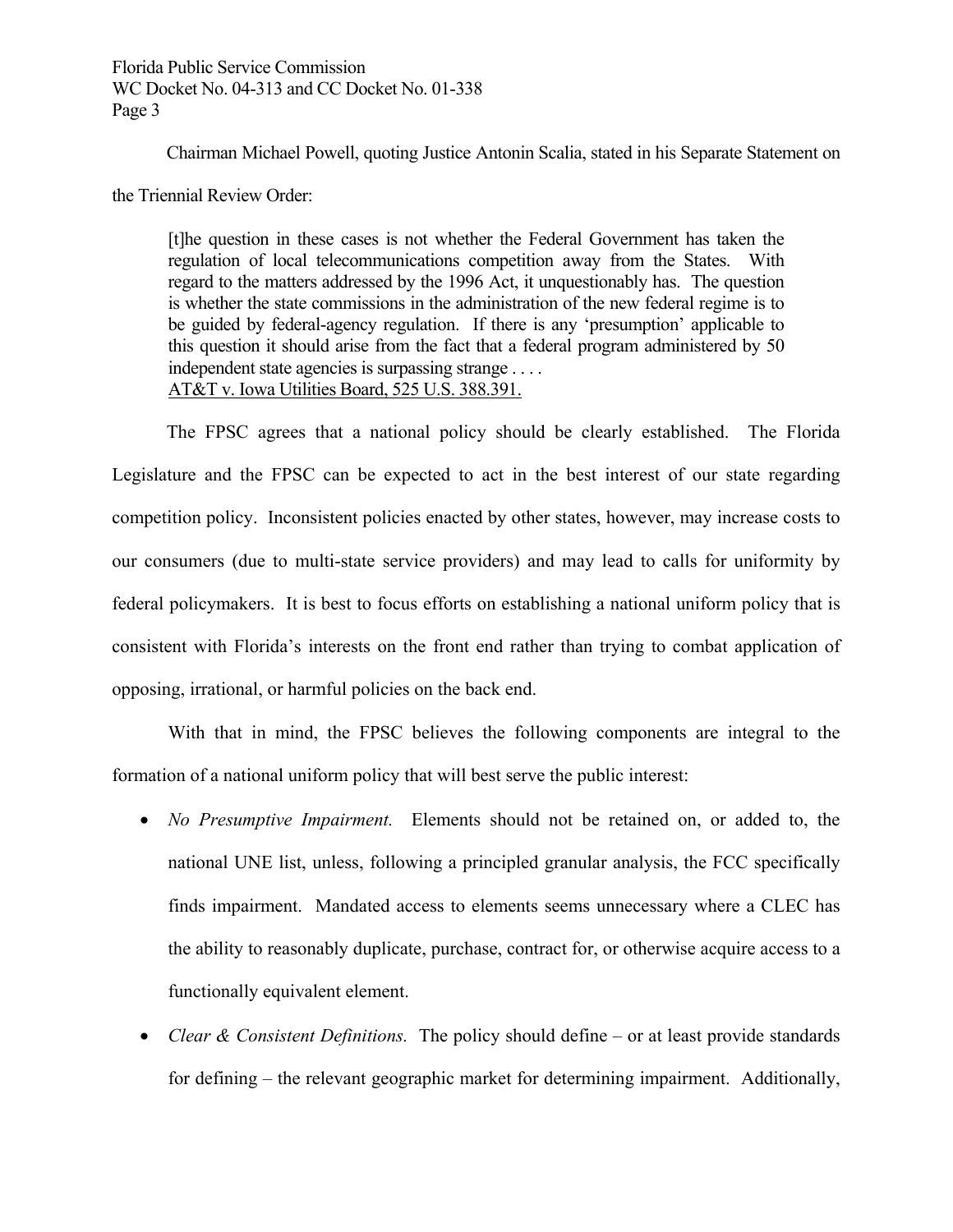the policy should determine – or provide standards for determining – the number of analog lines that must be supplied to a multi-line DS0 customer before that customer is considered to be an enterprise customer (as opposed to a mass market customer).

- *Clarification: When a Switch Counts.* A national policy must account for the basic economic reality that a switch is a switch is a switch. The FCC should provide clear justification for not counting any switch in the relevant market and should provide clear guidance regarding application of any triggers.
- *Investment as Litmus Test.* In developing the policy, the FCC should err on the side of competitively neutral policies that encourage greater investment in facilities by all providers.
- *Status of Commercial Agreements.* The FPSC joins the FCC in its call for commercially negotiated agreements regarding services or facilities for which no section 251 mandate exists. Negotiated solutions among carriers are preferable, by far, to prolonged litigation and continued uncertainty that benefit no one – not the carriers and surely not the consumers. We respectfully request that the FCC clarify the legal status of such agreements.
- *State Assistance.* While we advocate a national uniform policy, we believe that there are certain functions that may be carried out at the state commission level, provided there are clear and uniform standards to apply that are consistent with the overall goal of promoting facilities-based competition.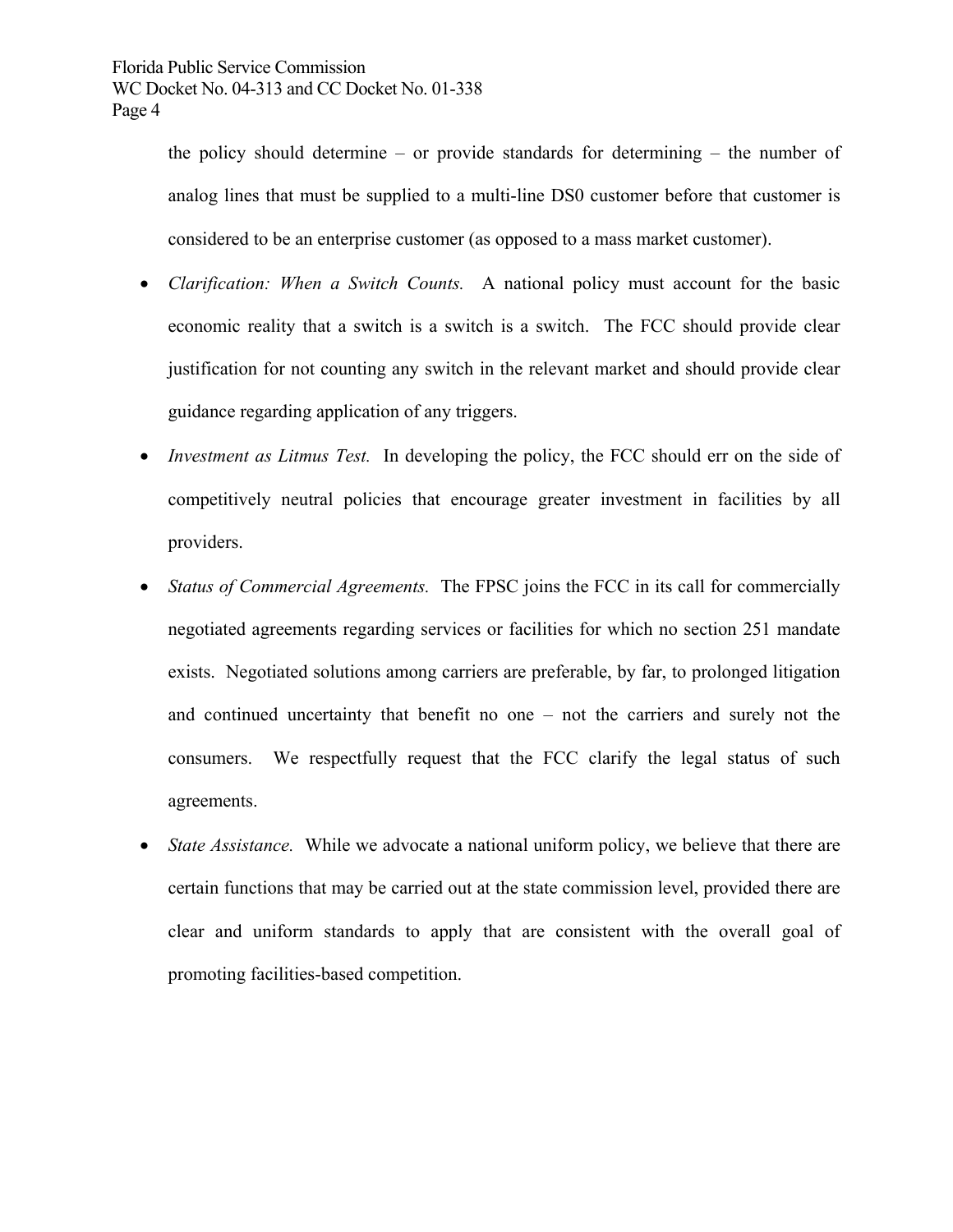$\overline{a}$ 

#### **B. Promoting Facilities-Based Competition**

The FCC should adopt unbundling rules that promote facilities-based competition.<sup>3</sup> We believe that consumers in Florida and across the nation are best served by facilities-based competition as a sustainable form of competition that will promote greater innovation and investment and, therefore, will provide expanded products and services for our consumers.

 The U.S. Court of Appeals in USTA II, noted, "In competitive markets, an ILEC can't be used as a piñata." At a certain point, the CLECs should be moving away from their reliance on their ILEC competitors and toward facilities-based competitive strategies. We recognize that complete independence from the ILEC may be difficult to achieve overnight in a way that preserves alternatives for our consumers. While that concern must be accounted for, the FCC – in conducting the required impairment analysis – must ensure that facilities-based competition is not impeded.

 In her Separate Statement to the Triennial Review Order, Commissioner Kathleen Abernathy stressed the importance of facilities-based competition. She stated that, from a policy perspective, she would have placed greater faith in market forces and facilities-based competition where CLECs have deployed their own switches. She criticized that the "majority simply ignores the possibility—indeed likelihood—that CLECs are generally refraining from using their own switches to serve mass market customers because of the availability of UNE-P. Why undertake the cost of connecting loops to your own switch if you can avoid investing any capital or taking any risk by purchasing the entire platform at a superefficient TELRIC price?"

<sup>&</sup>lt;sup>3</sup> According to responses to FPSC data requests, as of May 31, 2004, UNE-P providers accounted for 77% of the total Florida CLEC residential market. CLECs serving residential customers with their own switches accounted for only 13% (much of which is provisioned over cable facilities that use traditional circuit-switched technology), with the remaining 10% consisting of resale. While facilities-based CLECs have made much greater headway into the business market (at 76% of all CLEC business lines), existing policies have led to suppressed investment in the residential market and have favored UNE-P providers.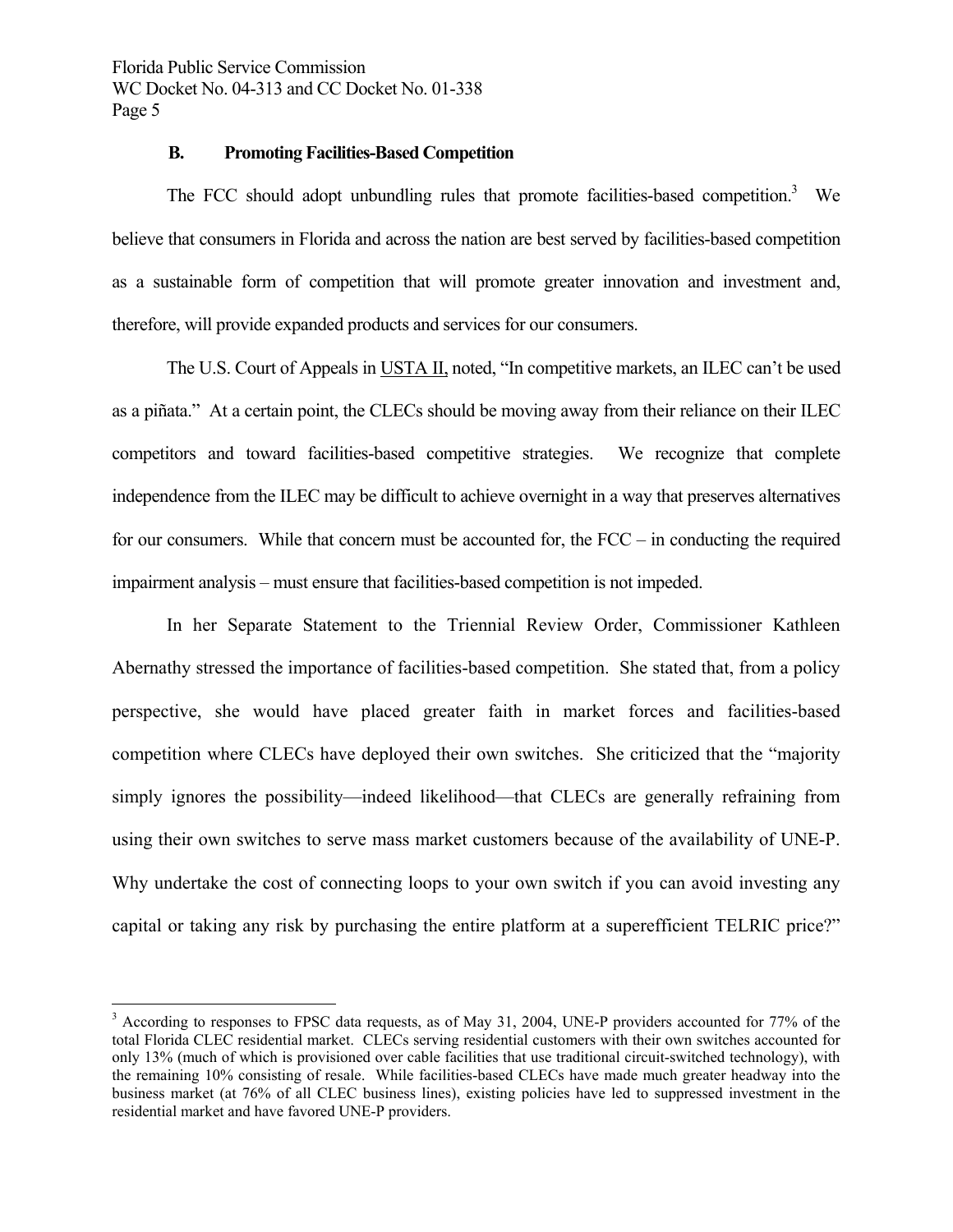Acknowledging the significance of facilities-based competition, the FPSC has increasingly expressed that the move to facilities-based competition should not be impeded.

#### **C. Clarity in a Timely Manner is Critical**

 We acknowledge the bifurcation of responsibilities between the federal government and the states and urge the FCC to take the necessary steps to respond to the issues remanded by the D.C. Circuit expeditiously in order to restore certainty and stability to the telecommunications markets. As noted by the Arizona Corporation Commission in its initial comments, the Telecommunications Act of 1996 and its subsequent implementation have been based on a scheme of cooperative federalism, whereby the FCC generally promulgates broad guidelines in the form of its rules (e.g., for Section 251) and the states' role is primarily one of implementation. Twice the U.S. Supreme Court has confirmed the FCC's role<sup>4</sup>, as did the D.C. Circuit Court in USTA II.

 The legal wrangling over federal versus state jurisdiction will likely continue, but our goal should be a common one – to restore clarity, timeliness, and certainty to the market. At the end of the proceedings, state commissions, ILECs, and CLECs must know which network elements must be made available on an unbundled basis. We encourage all stakeholders to work toward achieving that end in the least litigious manner possible.

#### **III. CRITICAL TOPICS TO BE ADDRESSED IN FINAL RULES**

#### **A. Transition Period for UNE-P Where Delisted**

In its Interim Order, the FCC found that there was a ". . . pressing need for market certainty until we issue final unbundling rules  $\ldots$   $\cdot$ <sup>5</sup> and concluded that ILECs are required to continue providing access to unbundled mass market switching, enterprise market loops, and dedicated

1

 $\frac{4 \text{ ATA}}{2}$  v. Iowa Utilities Board, 525 U.S. 366 (1999); Verizon v. FCC, 535 U.S. 467 (2002).

 $5$  Order and Notice of Proposed Rulemaking, FCC 04-179, page 9.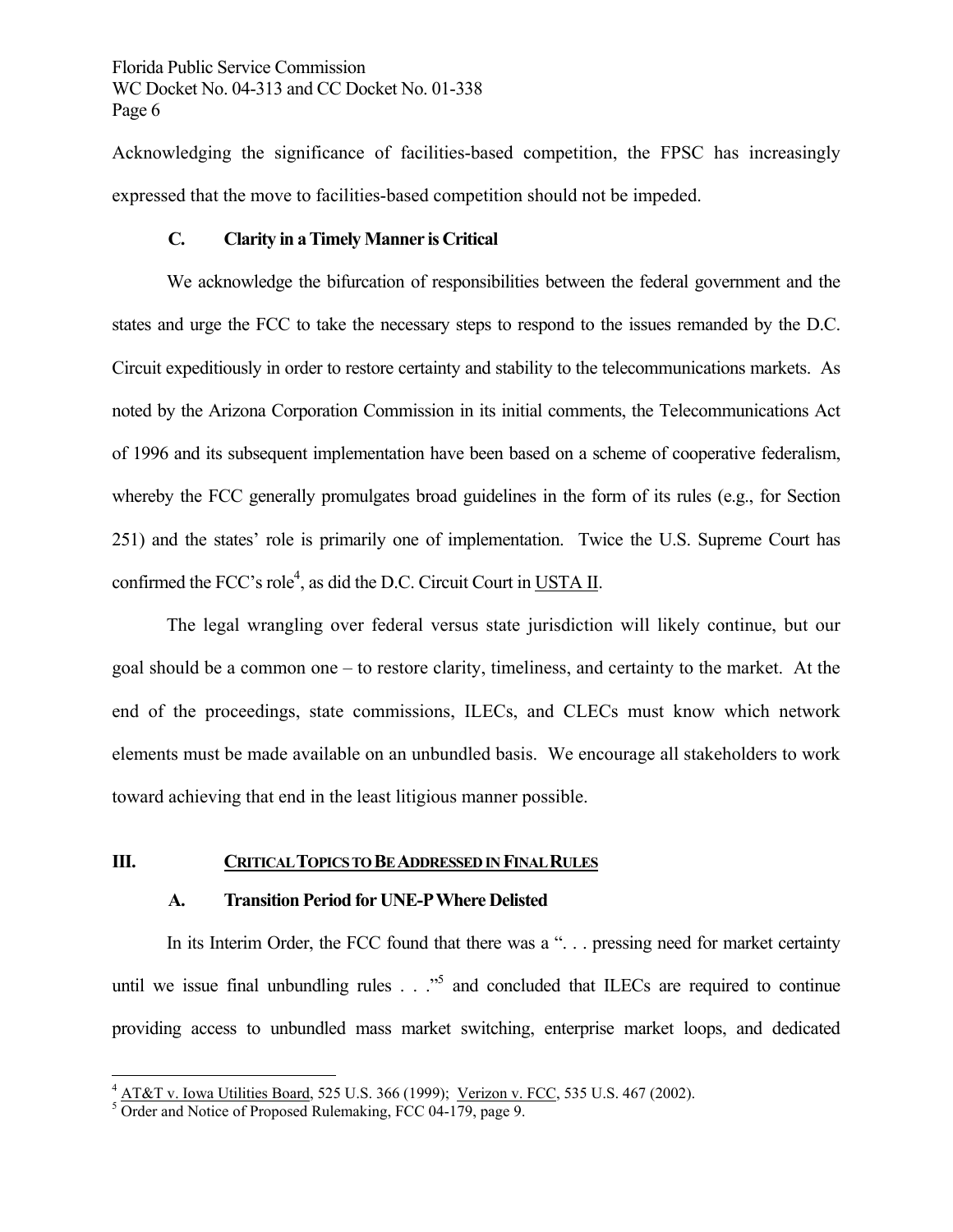transport under the same rates, terms, and conditions applicable under their interconnection agreements as of June 15, 2004. This requirement is to remain in place until the earlier of the effective date of final FCC unbundling rules or six months after the Federal Register publication of the Interim Order. Accordingly, this interim freeze presumably will expire no later than March 13, 2005.

 The FPSC believes it is quite likely that in order to comply with the granular impairment analysis envisioned by the D.C. Circuit Court, mandated access to unbundled mass market local switching at TELRIC-based prices will no longer be required in some geographic areas. When this occurs, the potential for confusion by consumers and by CLECs will be great, as CLECs attempt to reevaluate their business plans and determine where and how they will continue to offer service. Such confusion and any resulting disruption in service – after access to mass market switching is no longer available – would occur primarily for residential customers. We note that in Florida, CLECs account for 10% of the residential market, and approximately 77% of those CLEC residential lines are being served via UNE-P.<sup>6</sup>

 The probable confusion following the "delisting" of mass market local switching as a UNE represents a pressing need for market certainty and warrants imposition of a transition plan. The FPSC proposes that a two-stage transition plan modeled after the twelve-month plan contained in the Interim Order would be reasonable. Under this proposal, access to mass market switching as a UNE at the rates applicable as of June 15, 2004 would continue for six months after the Federal Register publication of the new unbundling rules. After this first six-month period, access to mass market switching in combination with shared transport and loops as a UNE would continue for an additional

 $\overline{a}$ 

<sup>&</sup>lt;sup>6</sup> Source: Responses to FPSC Data Requests, Figures as of May 31, 2004, Florida Public Service Commission's Office of Market Monitoring and Strategic Analysis.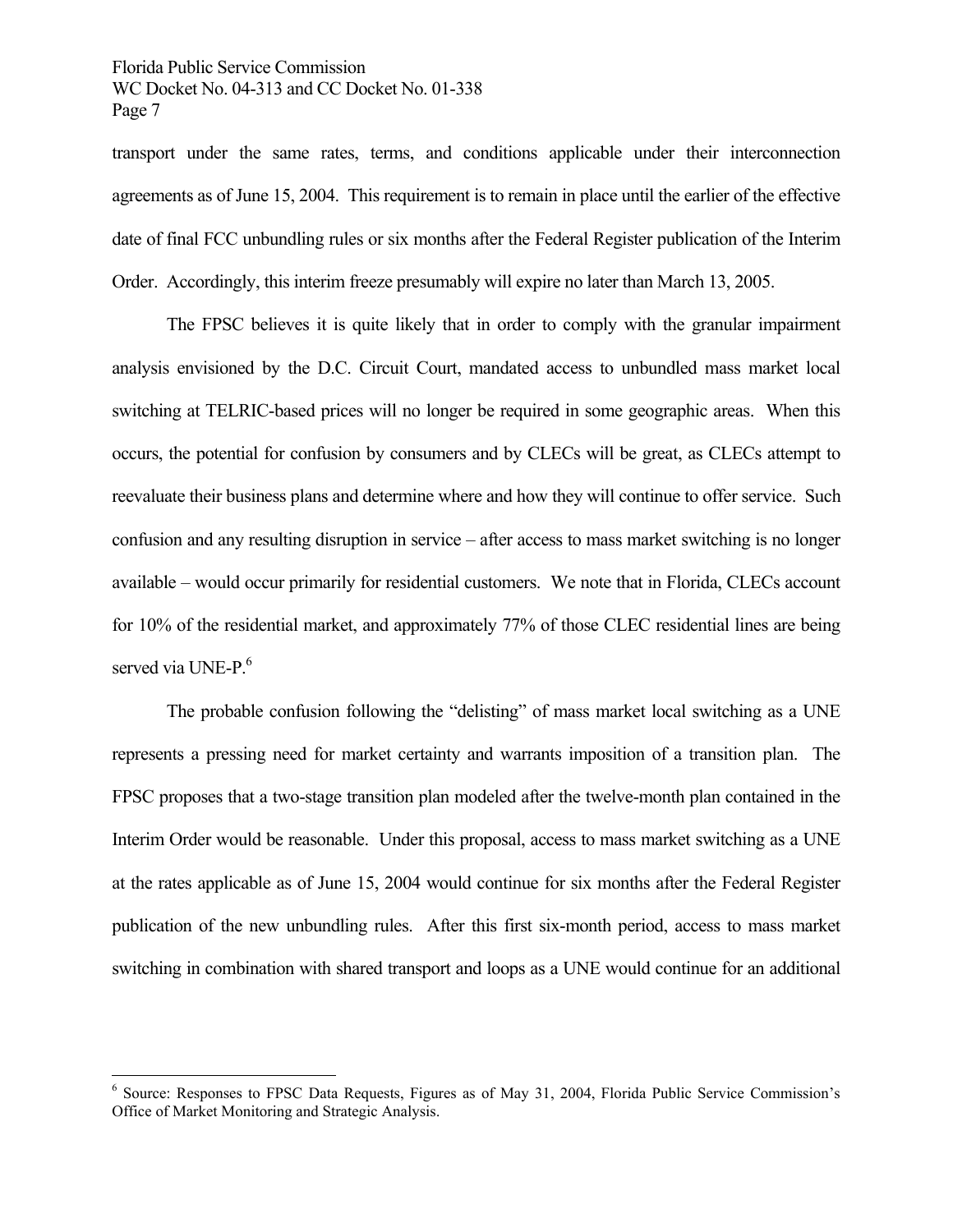six months, but a modest increase in the rate would be allowed; mirroring the Interim Order would allow for a \$1.00 increase for UNE-P.

 Chairman Powell has indicated his intent to issue new unbundling rules in December 2004. Assuming that the resulting order is published in January 2005, our proposal would provide transitional access to UNE-P through approximately the end of 2005. Compared to the twelve-month plan in the Interim Order, the FPSC's transitional plan would extend access to UNE-P by roughly 3-4 months. We believe this modest extension is reasonable and would not unduly burden the ILECs.

#### **B. The Hot Cut Process**

 In the TRO, the FCC concluded that the operational and economic barriers associated with "the hot cut process constituted an insurmountable disadvantage to carriers seeking to serve the mass market"<sup>7</sup> absent access to unbundled local switching as a UNE. Although the D.C. Circuit Court overturned this particular finding, the significance of a cost-effective, timely, and efficient means to migrate loops from an incumbent's switch to a CLEC's switch is a critical component for facilitiesbased competition to occur. Moreover, the availability of a viable hot cut process that can accommodate large quantities of loops will be essential for those CLECs currently serving customers via UNE-P who opt to migrate these customers to their own switches.

 Due to its importance, the FPSC believes that ILECs should be required to establish a hot cut process that can adequately accommodate anticipated demand – efficiently, quickly, and at the lowest achievable cost – by the conclusion of the aforementioned UNE-P transition period. We acknowledge that the processes required may well vary by ILEC and as a function of demand for hot cuts in a given ILEC's territory. Because of this variability and its fact-intensive nature, determination of the exact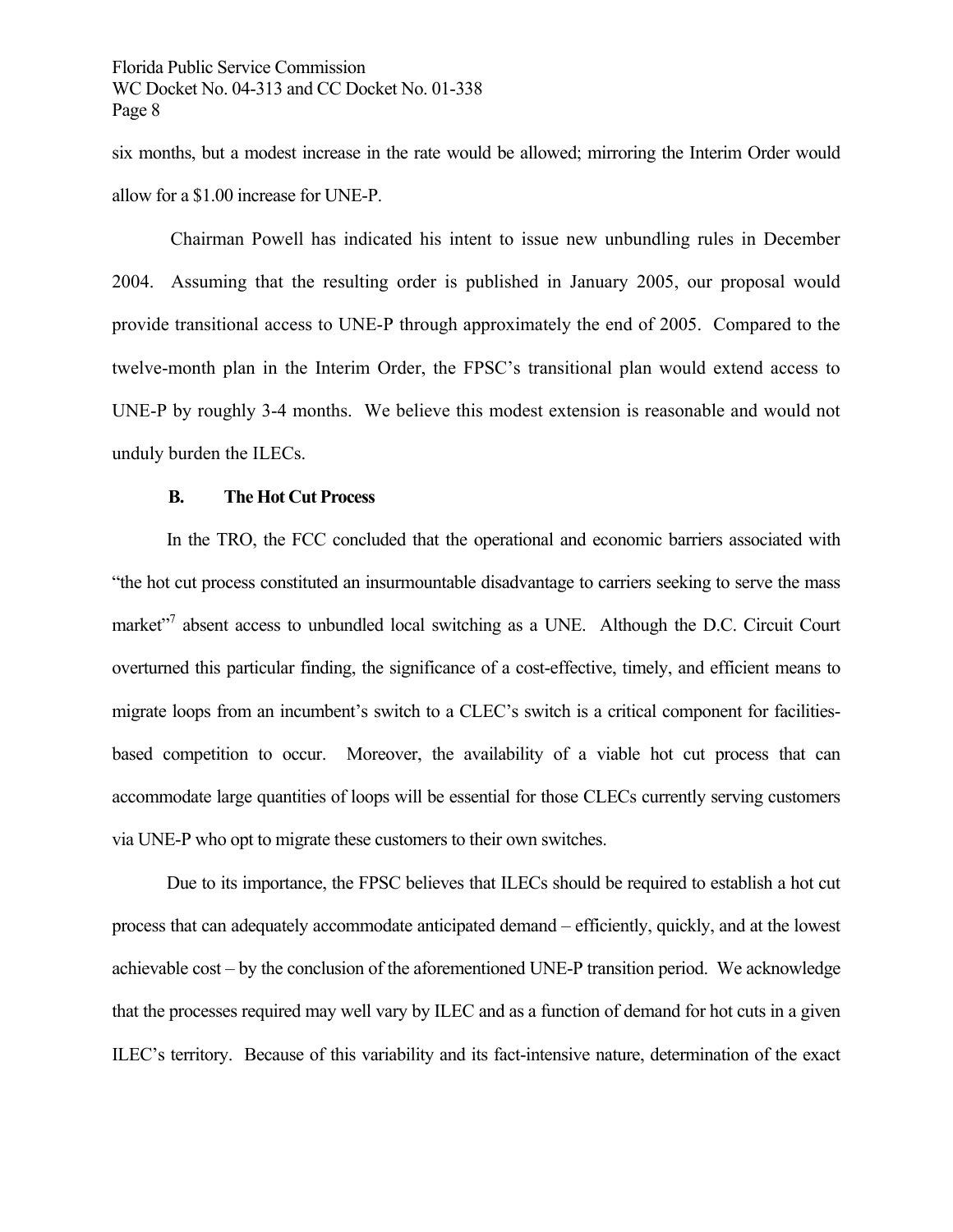processes needed for a given ILEC is a role best played by state commissions. Accordingly, we believe that each ILEC subject to unbundling requirements should be required to demonstrate to its state regulatory body by the end of the aforementioned UNE-P transition period that it has appropriate and cost-effective processes in place sufficient to handle anticipated hot cut requests from CLECs. If an ILEC has not demonstrated such sufficiency to its state commission by the conclusion of the transition period, the FPSC believes it would be reasonable for the FCC to extend, for that ILEC in that territory, access to UNE-P until the state commission had certified to the FCC the appropriateness of the ILEC's hot cut processes.<sup>8</sup>

#### **C. Section 251 and Section 271**

 Section 251 of the Act is the source of ILECs' unbundling obligations for interconnection agreements. Section 252 of the Act requires the companies to file their interconnection agreements with state commissions. There is uncertainty, however, as to whether Section 252 requires companies to file commercial agreements in light of the fact that the agreements may not be negotiated subject to Section 251. The FPSC respectfully requests resolution of this important matter as soon as possible. Quick resolution will provide certainty and stability in an uncertain regulatory landscape. While the FPSC is pleased to see the FCC address this matter with the remand, we will refrain from commenting on the merits due to a matter pending before us.

 Under Section 271(c)(2)(B)(ii) of the Act, certain Section 251 obligations are referenced and incorporated as obligations of Bell Operating Companies (BOCs). Section 271 specifies the "competitive checklist" of access and interconnection requirements a BOC must meet before it is

<sup>-&</sup>lt;br>7  $7$  FCC 03-36, para. 475.

 $8$  The performance by a state commission of the certification of the sufficiency of an ILEC's hot cut processes should not be construed as rendering an impairment determination.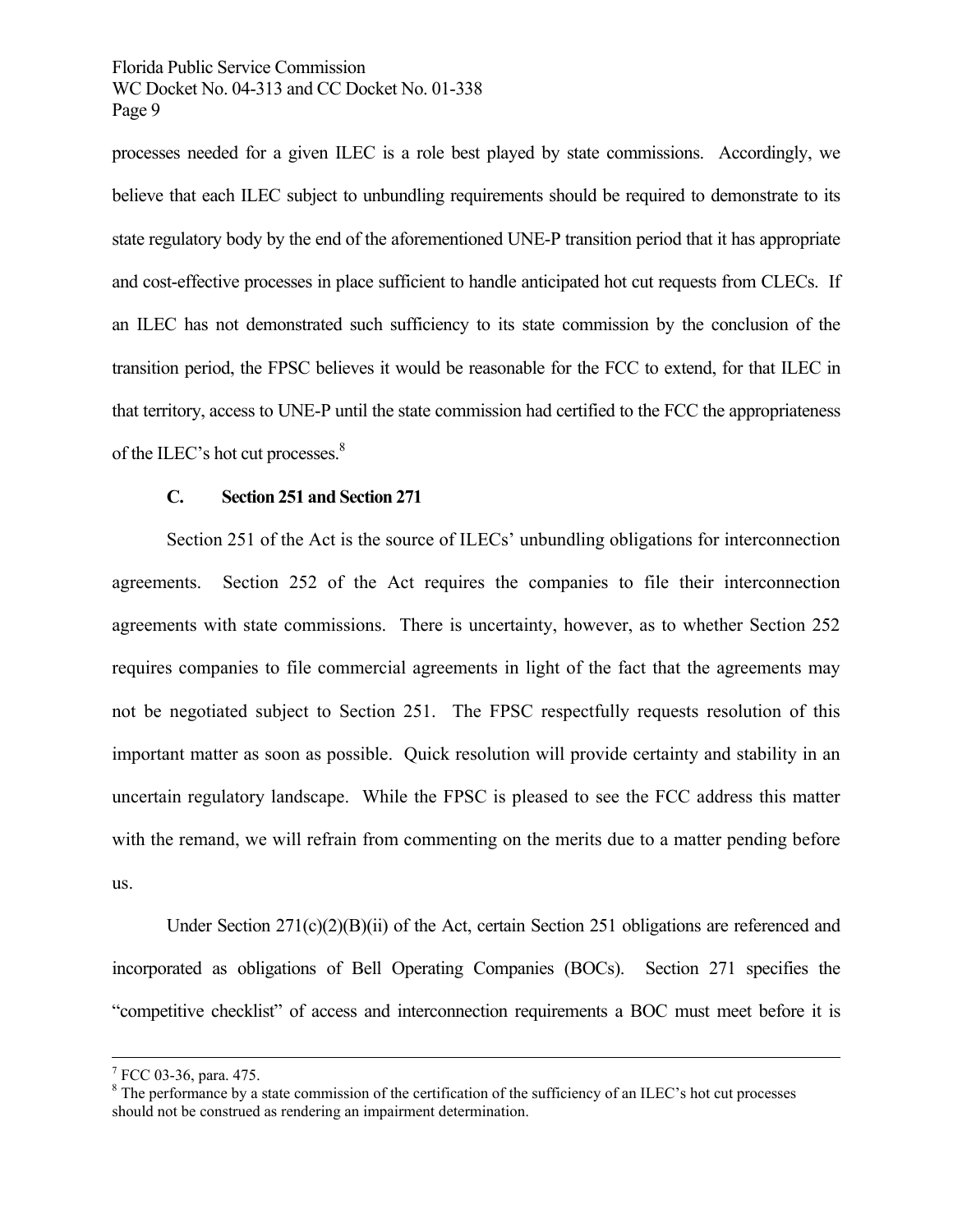allowed to offer in-region long-distance. Four of these 14 checklist items previously have been deemed to be UNEs under the standards of Section 251(c)(3), but this may change.

 The FPSC seeks guidance on whether unbundling a certain element is required under Section 271's checklist where unbundling of that element is no longer required under Section 251. It is clear that the FCC should be the primary decision-maker; nevertheless, the FCC should clarify what role, if any, it believes should be reserved for state commissions (pursuant, of course, to a state's authority under state law). While it could seek input from the state commissions, the FCC also should expressly delineate a national framework and applicable standards to avoid a patchwork of different state requirements and the associated regulatory costs.

 The FPSC recognizes the FCC's recent decision to specifically forbear from applying the unbundling obligations listed in Section 271 of the Act for fiber-to-the-home loops, fiber-to-the-curb loops, the packetized functionality of hybrid copper-fiber loops, and packet switching.<sup>9</sup> Without speaking to the merits of that decision, the FPSC is encouraged that the FCC is taking action to provide clarity with respect to Section 271 unbundling requirements in light of the D.C. Circuit decision regarding Section 251. We seek the FCC's additional and timely guidance on whether the Section 271 unbundling obligations apply to the remainder of a BOC's network (i.e., narrowband).

 Recent and divergent state commission decisions provide additional evidence as to the need for the FCC to resolve this issue quickly. The Pennsylvania Public Utility Commission, in a July 8, 2004, order pertaining to Verizon and Covad, stated:

This Commission lacks independent authority under Section 271 of TA96 to relieve Verizon PA of the obligation to provide access to line sharing . . . Unless or until the FCC affirmatively relieves Verizon PA of this Section 271 access obligation imposed

1

<sup>&</sup>lt;sup>9</sup> FCC, October 22, 2004, by Report and Order (FCC-04-254). Chairman Powell, Commissioners Abernathy and Martin. Commissioner Copps dissenting. Commissioner Adelstein concurring in part and dissenting in part. WC Docket Nos. 01-338, 03-235, 03-260, 04-48. Petitions for forbearance were filed by all four RBOCs.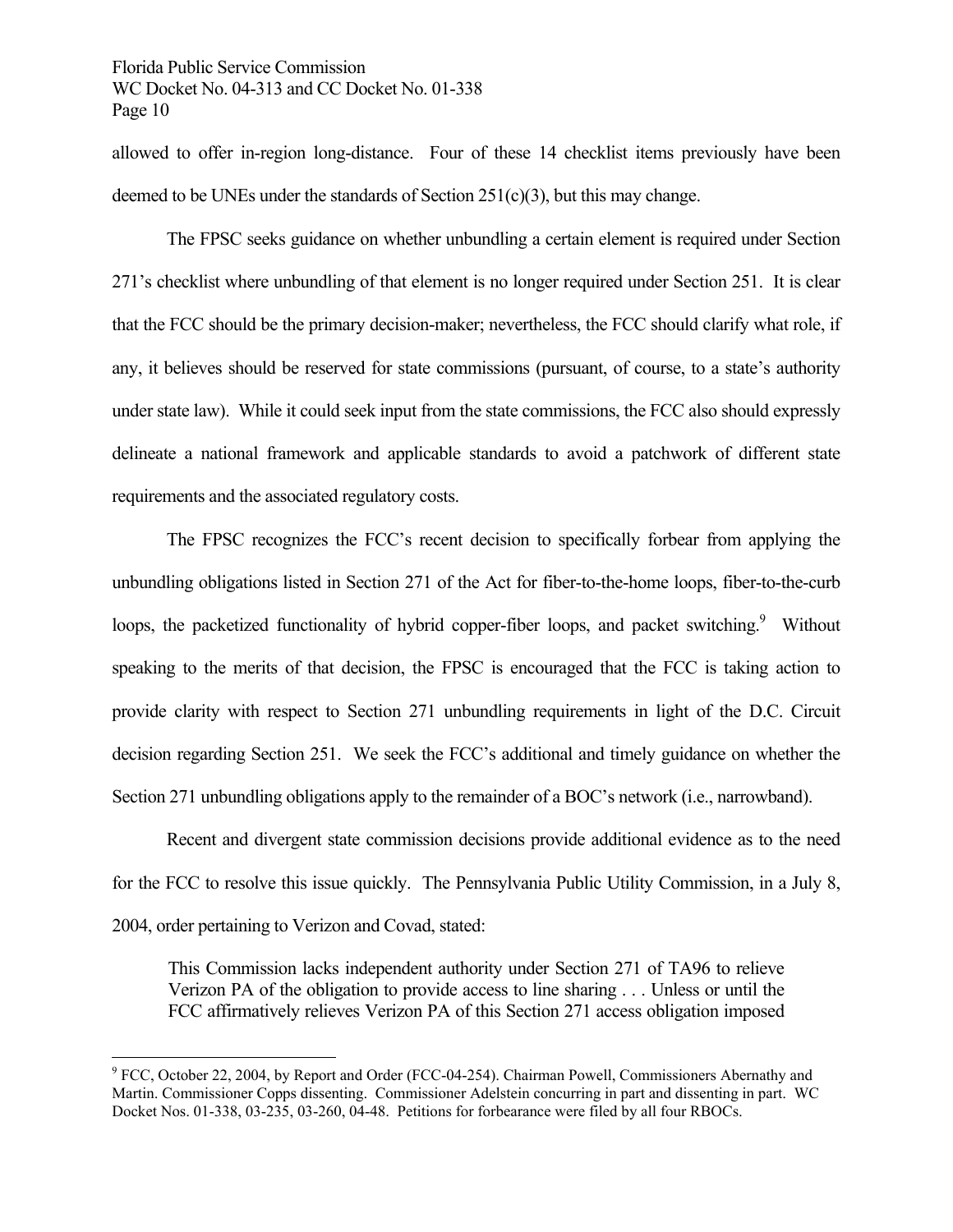> as a condition of Section 271 approval, we will not relieve Verizon PA of its corresponding tariff obligation to provide such access.<sup>10</sup>

In a similar proceeding involving Covad and BellSouth before the Kentucky Public Service

Commission, the Kentucky PSC, on October 18, 2004, ordered that:

We specifically find that BellSouth's obligations pursuant to competitive checklist item 4 do not include line sharing arrangements as line sharing is not a separate loop type. Thus, BellSouth is no longer obligated to provide Covad access to new line sharing arrangements after October 2004. The determinations of this Commission do not, however, prohibit BellSouth from voluntarily agreeing to line sharing arrangements with Covad or any other local exchange carrier through the negotiation and execution of interconnection agreements.<sup>11</sup>

Two state commissions, faced with similar issues, have ruled differently. Several other state commissions are facing these issues, and the FPSC suggests that the FCC step in to resolve them in a uniform manner. Although the FPSC would like to comment in greater detail, we currently have an open docket on this issue and, therefore, will withhold opinions on the merits.

#### **D. Line Sharing**

 In its TRO, the FCC provided for the phase-out of access to line sharing as an unbundled network element. Among other aspects of the line sharing transition plan, access to new line sharing arrangements per Section  $251(c)(3)$  are no longer required after October 2004, and line sharing arrangements that were added during the first year following the effective date of the TRO are subject to annual increases, until the ultimate rate charged equals the rate for an unbundled copper loop.

 Although the D.C. Circuit affirmed the FCC's decision to eliminate line sharing, it is our understanding that there may be sentiment from some FCC Commissioners to revisit the line sharing decision. Since we have proceedings pending before the FPSC that relate to line sharing, we express no opinion on the merits. However, to the extent it is the will of the FCC majority to reconsider its

 $\overline{a}$ <sup>10</sup> Opinion and Order in R-00038871C0001, Pennsylvania Public Utility Commission, July 8, 2004, P. 21.